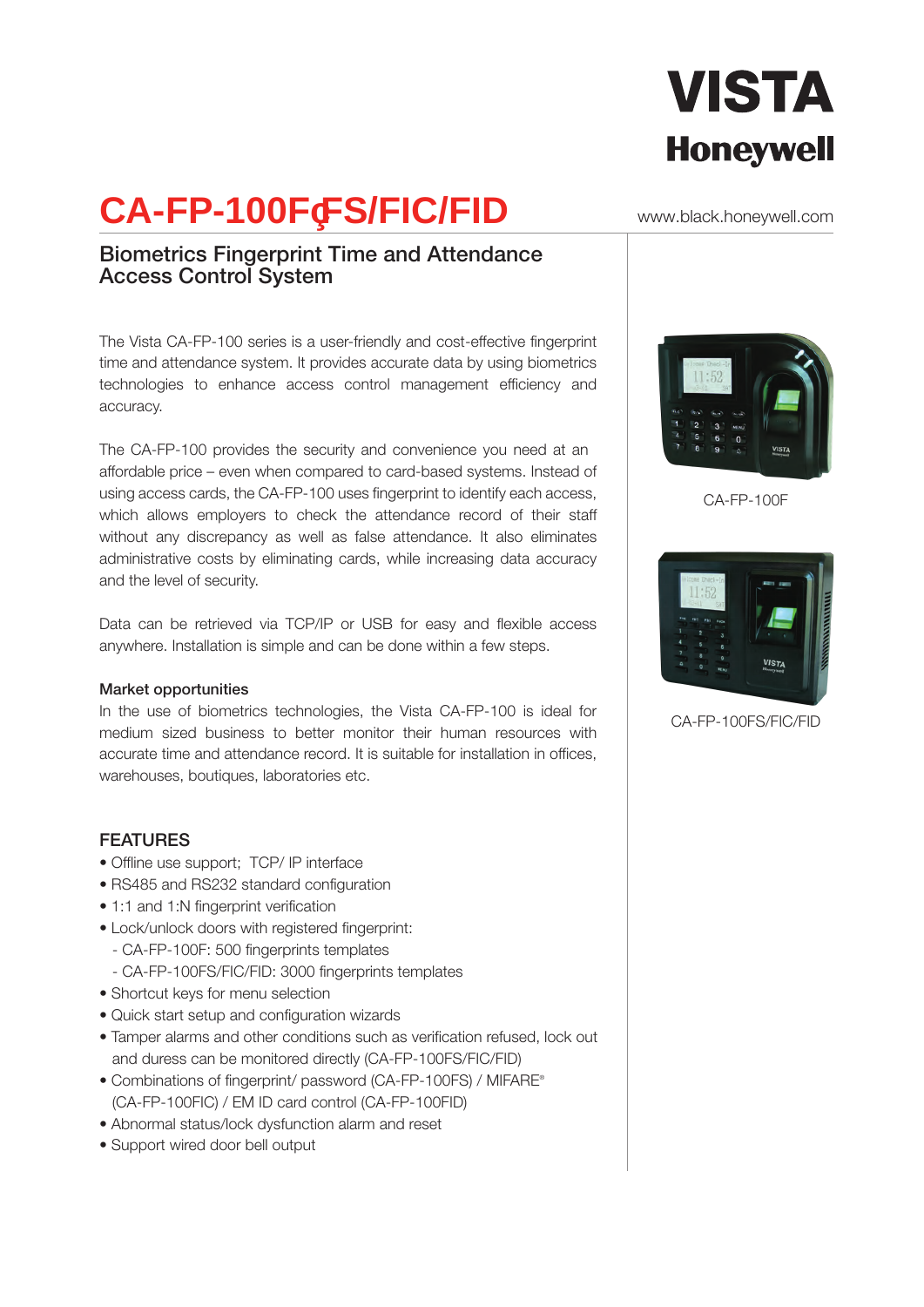

## **CA-FP-100F/FS/FIC/FID**

www.black.honeywell.com

### Biometrics Fingerprint Time and Attendance Access Control System

#### **SPECIFICATIONS**

| <b>Model</b>                 | <b>CA-FP-100F</b>                                                           | CA-FP-100FS/FIC/FID                                     |
|------------------------------|-----------------------------------------------------------------------------|---------------------------------------------------------|
| No. of Users (Cards)         | N/A                                                                         | 30,000                                                  |
| No. of Transactions          | 30,000                                                                      | 100,000                                                 |
| Fingerprint Template         | 500                                                                         | 3,000                                                   |
| Verification type            | 1:1 or 1:N                                                                  |                                                         |
| Fingerprint sensor           | Optical fingerprint sensor without film                                     |                                                         |
| <b>Enrollment Time</b>       | $\leq$ 2 second                                                             |                                                         |
| False Acceptance Rate        | $≤$ 0.0001%                                                                 |                                                         |
| False Rejection Rate         | ≤ 0.01%                                                                     |                                                         |
| <b>LCD Screen</b>            | Mono LCD screen                                                             |                                                         |
| Communications               | RS 485, RS 232 or Ethernet                                                  |                                                         |
| <b>USB</b> Interface         | N/A                                                                         | Support                                                 |
| <b>Bit Code</b>              | 5 bit code                                                                  |                                                         |
| Web Server                   | Support                                                                     |                                                         |
| Short Message                | Support                                                                     |                                                         |
| <b>Registration Mode</b>     | Fingerprint / Password / Combined type                                      | Fingerprint and Password (CA-FP-100FS) /                |
|                              |                                                                             | MIFARE® card (CA-FP-100FIC) / EM ID card (CA-FP-100FID) |
| Door Control                 | Door status, alarm, door lock, Rex, wired doorbell, multi-user verification |                                                         |
| Anti-tail                    | N/A                                                                         | Support                                                 |
| Multiple Verification        | N/A                                                                         | Support                                                 |
| Wiegand In / Out             | Wiegand Out                                                                 | Wiegand In / Out                                        |
| Access Management            | Support                                                                     |                                                         |
| Software                     |                                                                             |                                                         |
| <b>Operating Voltage</b>     | 12V DC/3A                                                                   |                                                         |
| Range                        |                                                                             |                                                         |
| <b>Operating Temperature</b> | $0^{\circ}$ C - 45 $^{\circ}$ C                                             |                                                         |
| <b>Operating Humidity</b>    | 20 - 80% RH                                                                 |                                                         |
| Language                     | English / Chinese (Simplified, Traditional)                                 |                                                         |
| Dimensions (LxHxD)           | 139.5 x 116.9 x 39 mm                                                       | 140.2 x 115.7 x 41.8 mm                                 |
| Compatible Cards             | N/A                                                                         | MIFARE® card reader (for CA-FP-100FIC)                  |
| (Optional Purchase)          |                                                                             | EM ID card reader (for CA-FP-100FID)                    |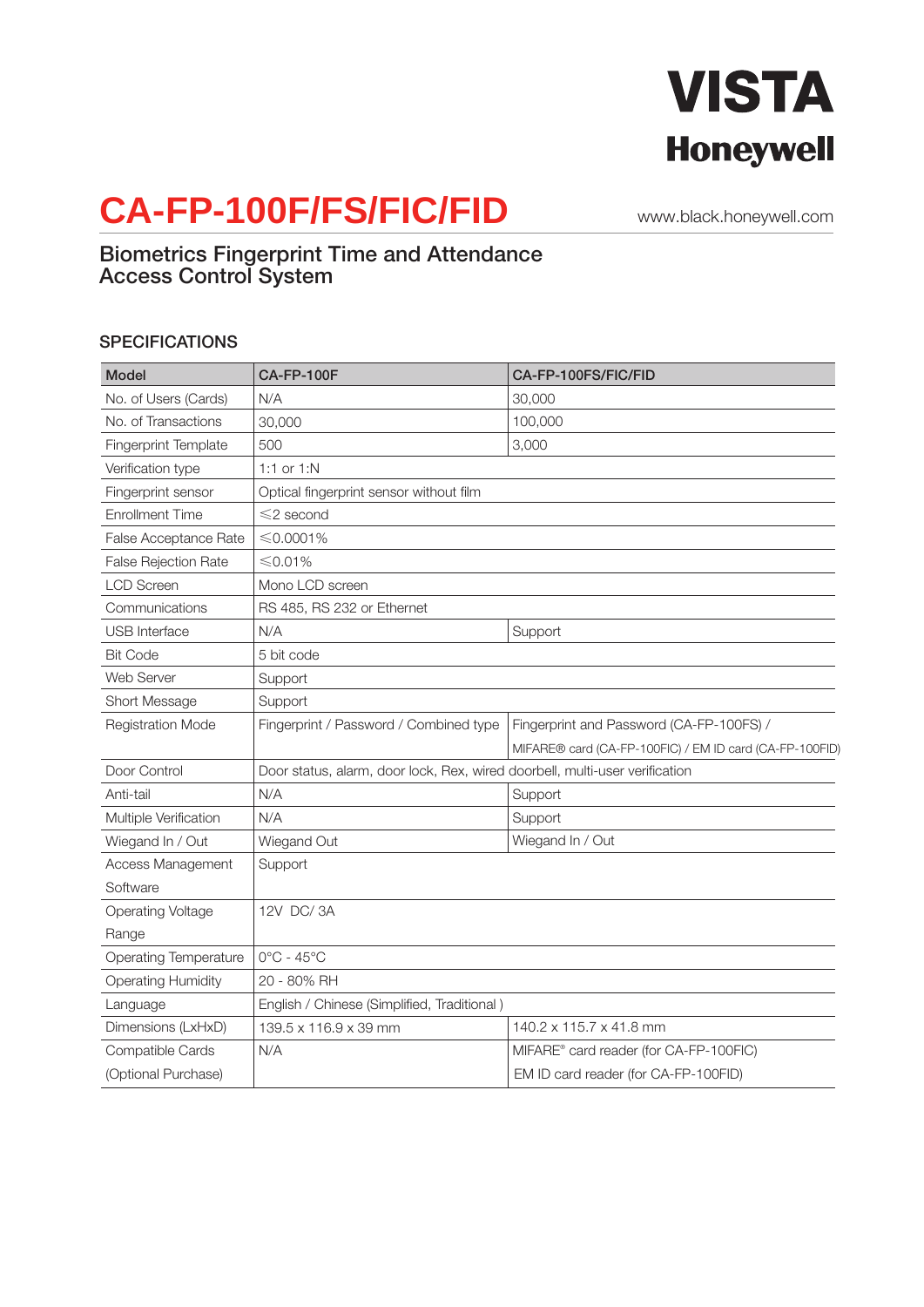

## **CA-FP-100F/FS/FIC/FID**

www.black.honeywell.com

### Biometrics Fingerprint Time and Attendance Access Control System



### ORDERING

| CA-FP-100F   | Fingerprint T&A System. Fingerprint storage: 500. Fingerprint / Password / Combination verification       |  |
|--------------|-----------------------------------------------------------------------------------------------------------|--|
|              | mode to open door. Wiegand out                                                                            |  |
| CA-FP-100FS  | Fingerprint T&A System. Fingerprint storage: 3000. Fingerprint / Password / Combination verification      |  |
|              | mode to open door. Wiegand In / Out                                                                       |  |
| CA-FP-100FIC | Fingerprint T&A System. Fingerprint storage: 3000. Fingerprint / Password / Card (MIFARE <sup>®</sup> ) / |  |
|              | Combination verification mode to open door. Wiegand In / Out                                              |  |
| CA-FP-100FID | Fingerprint T&A System. Fingerprint storage: 3000. Fingerprint / Password / Card (EM ID) /                |  |
|              | Combination verification mode to open door. Wiegand In / Out                                              |  |